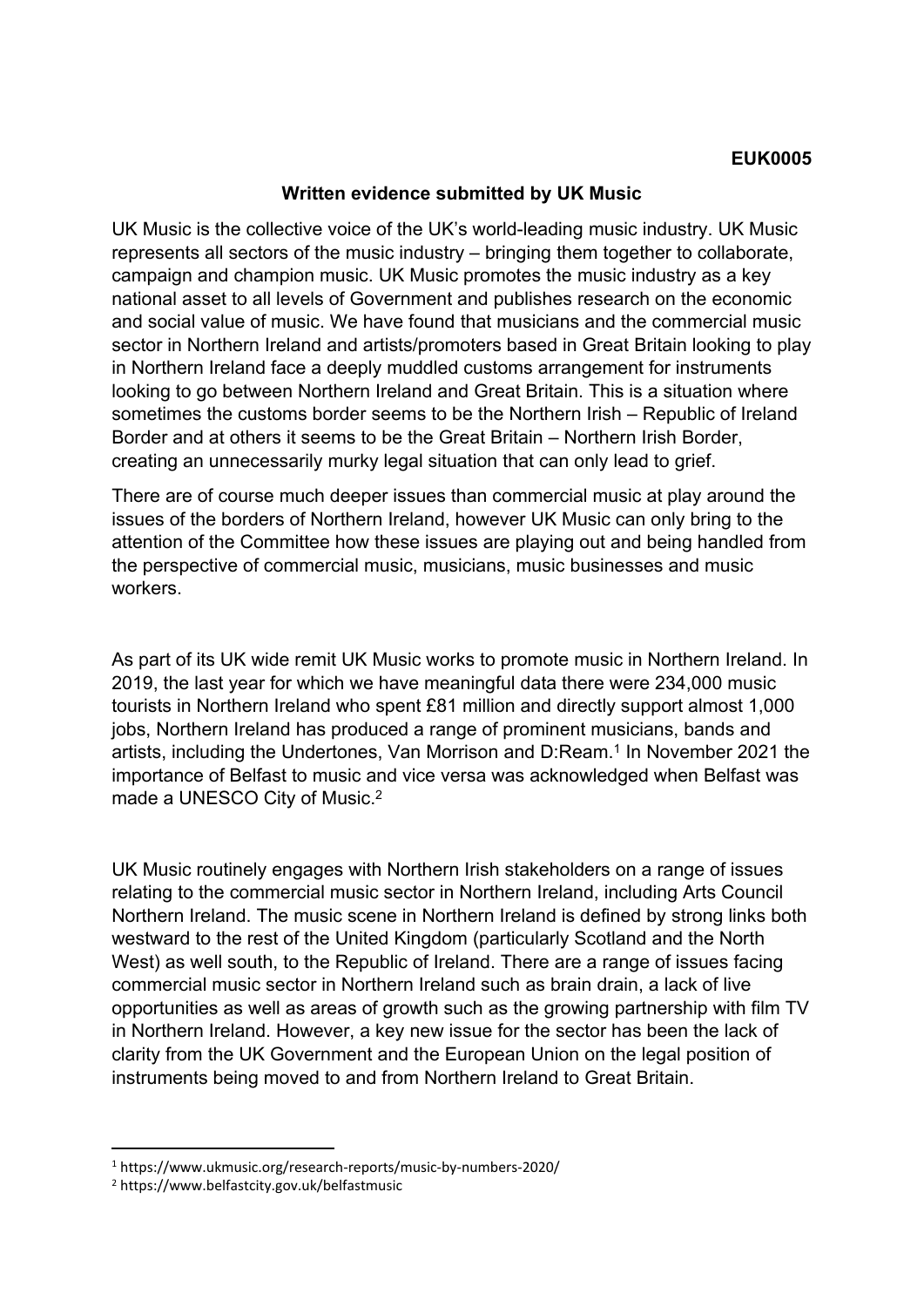Two key pieces of paperwork are of particular importance in these issues. The ATA Carnet and CITES certification, and the rules for both suggest conflicting interpretations of the customs arrangement in Northern Ireland and have been bedevilled by a lack of official clarity from Government.

The ATA carnet is a paid for pass for a shipment of instruments managed by the London Chamber of Commerce that states that a party bringing in a shipment of instruments does not intend to sell these them and guards against people posing as musicians to illegally import instruments.<sup>3</sup> For UK based persons or entities seeking to get one they are £300 plus VAT from the London Chamber of Commerce, on top of a security deposit. These are not needed for accompanied instruments, but for shipments of instruments, e.g. orchestras or drum kits, that are leaving the UK and crossing an international customs border.

We have been repeatedly told conflicting information on this point. In early 2021 we were told verbally by HMRC that carnets would not be needed between Great Britain and Northern Ireland, this position was then reviewed and reversed, before being changed again. As we understand it the situation is now that carnets are not needed between Great Britain and Northern Ireland and vice versa but are needed between the Republic of Ireland and Northern Ireland, therefore the customs border is the Northern Ireland/Republic of Ireland border. However, the situation is not as clear as it should be, for example, HMRC Guidance from July 2021, that is still live on Gov.UK states that you *can* use ATA Carnets for temporarily moving goods to Northern Ireland. Our member the Musicians' Union (MU) has been unable to get officials to publicly and formally commit to the fact that legally the position is that carnets are not needed for moving unaccompanied instruments to Northern Ireland.<sup>4</sup> However, the London Chamber of Commerce have now confirmed this.

Given it is now November 2021, 11 months since the agreement in principle of the Trade and Co-operation Agreement, this confusion has been utterly unacceptable. Businesses and musicians are right to expect clarity when it comes to legal arrangements of this kind, and it is concerning that this confused position has been allowed to persist. Particularly when it comes to shipments that are worth thousands of pounds and are literally irreplaceable for small scale acts and orchestras.

Furthermore, it should be noted that carnets are needed for Northern Ireland – Republic of Ireland shipments, making it more difficult for Northern Irish artists to play in the Republic of Ireland, potentially harming a really important relationship for Northern Irish music.

<sup>3</sup> https://www.gov.uk/taking-goods-out-uk-temporarily/get-an-ata-carnet

<sup>4</sup> https://www.gov.uk/guidance/moving-goods-temporarily-into-and-out-of-great-britain-and-northern-ireland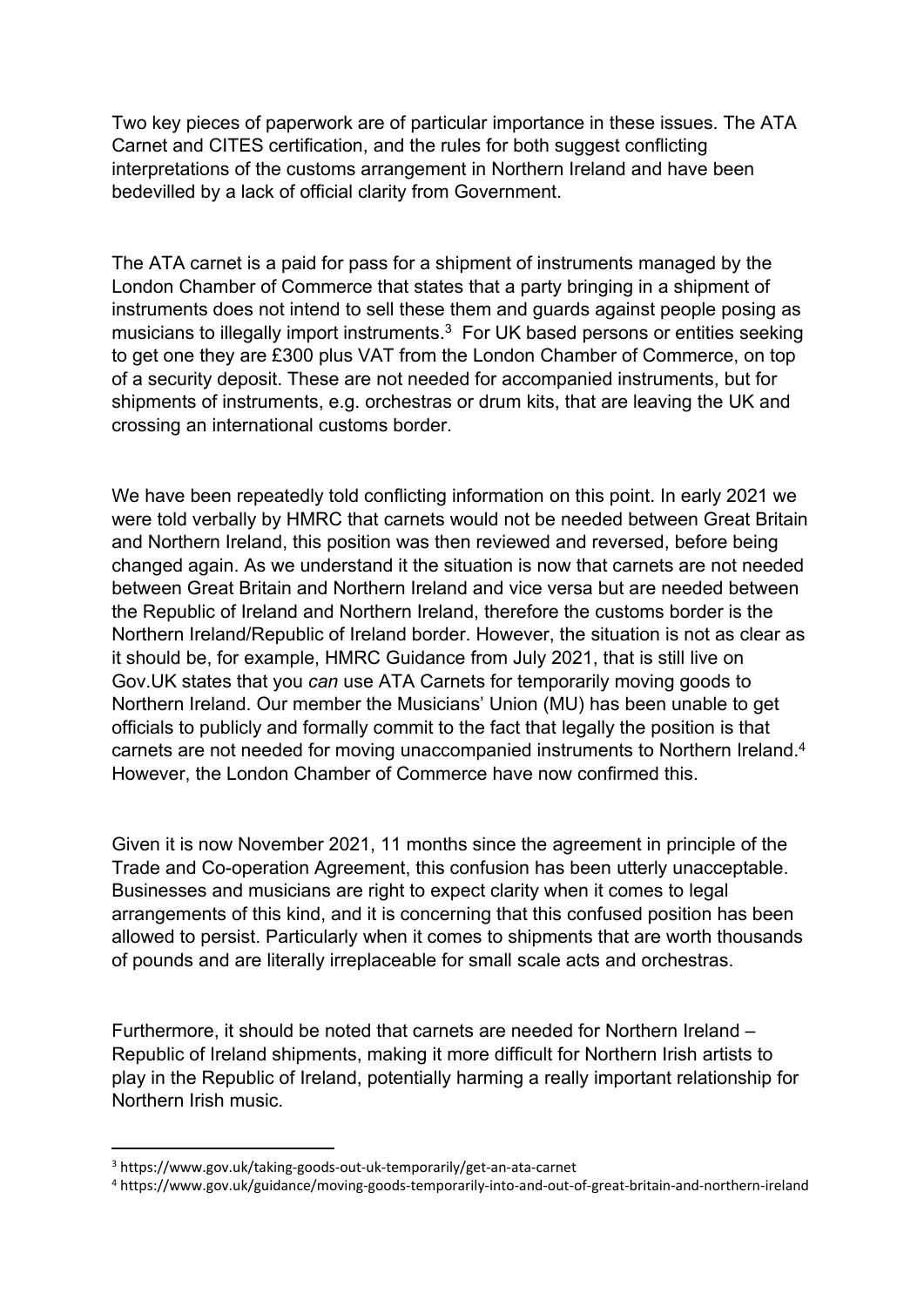Another important document is CITES certification. This is certification for the movement of an animal or plant (or part thereof) dead or alive that is covered by the Convention on International Trade in Endangered Species of Wild Fauna and Flora (CITES), and designed to enforce a moratorium on the trade in these animals and plants. This is a laudable aim and it is relevant in a music context as pre-CITES many music instruments were made from what are now protected species (e.g. Rosewood in certain guitars) ergo these instrument now need CITES certification when crossing custom borders to prove they were made pre-CITES.<sup>5</sup>

Gov.UK states that CITES certification is needed for the import or export of any living or dead CITES covered specimens and "*This includes if you move CITES specimens between Great Britain (England, Scotland and Wales) and the EU, and Great Britain and Northern Ireland (NI)".<sup>6</sup>* Therefore in this aspect Northern Ireland is being treated as a separate customs territory. We are concerned that musicians may not be aware of these requirements and thereby accidentally fall foul of CITES regulations that can carry a penalty of up to 7 years in prison and an unlimited fine.<sup>7</sup>

In conclusion we are now in a position where an entirely unique and inconsistent position has been created for the movement of musical instruments to Northern Ireland where certain documentation that would normally be required for moving into a new customs territory is required, but the status of others has not been clearly pronounced. Thus creating a wide opening for increasing friction between Northern Ireland and Great Britain, the potential for mistakes by officials and a legal quagmire that might be stumbled into at any moment. We urgently need the UK Government to provide clarity for musicians looking to move between Great Britain and Northern Ireland and vice versa and prove that they have confidence in their own understanding of the Northern Ireland Protocol. While the industry has worked hard to provide clarity, officially approved guidance can help provide reassurance.

We would recommend that the UK Government works with HMRC, the music industry, the London Chamber of Commerce and the Northern Ireland Executive to produce a definitive guide on the legal arrangement governing musical instruments being sent for use between Northern Ireland and the Republic of Ireland and Great Britain to address this confusion and ensure that up and coming artists in Great Britain and Northern Ireland are able to easily understand what they need to do. Our artists and music workers should be able to play with confidence without worrying about red-tape, and it is incumbent on the Government to act.

<sup>5</sup> https://musiciansunion.org.uk/working-performing/working-overseas/travelling-with-a-musicalinstrument/musical-instruments-made-of-rare-materials

<sup>6</sup> https://www.gov.uk/guidance/cites-imports-and-exports

<sup>7</sup> https://www.gov.uk/guidance/cites-imports-and-exports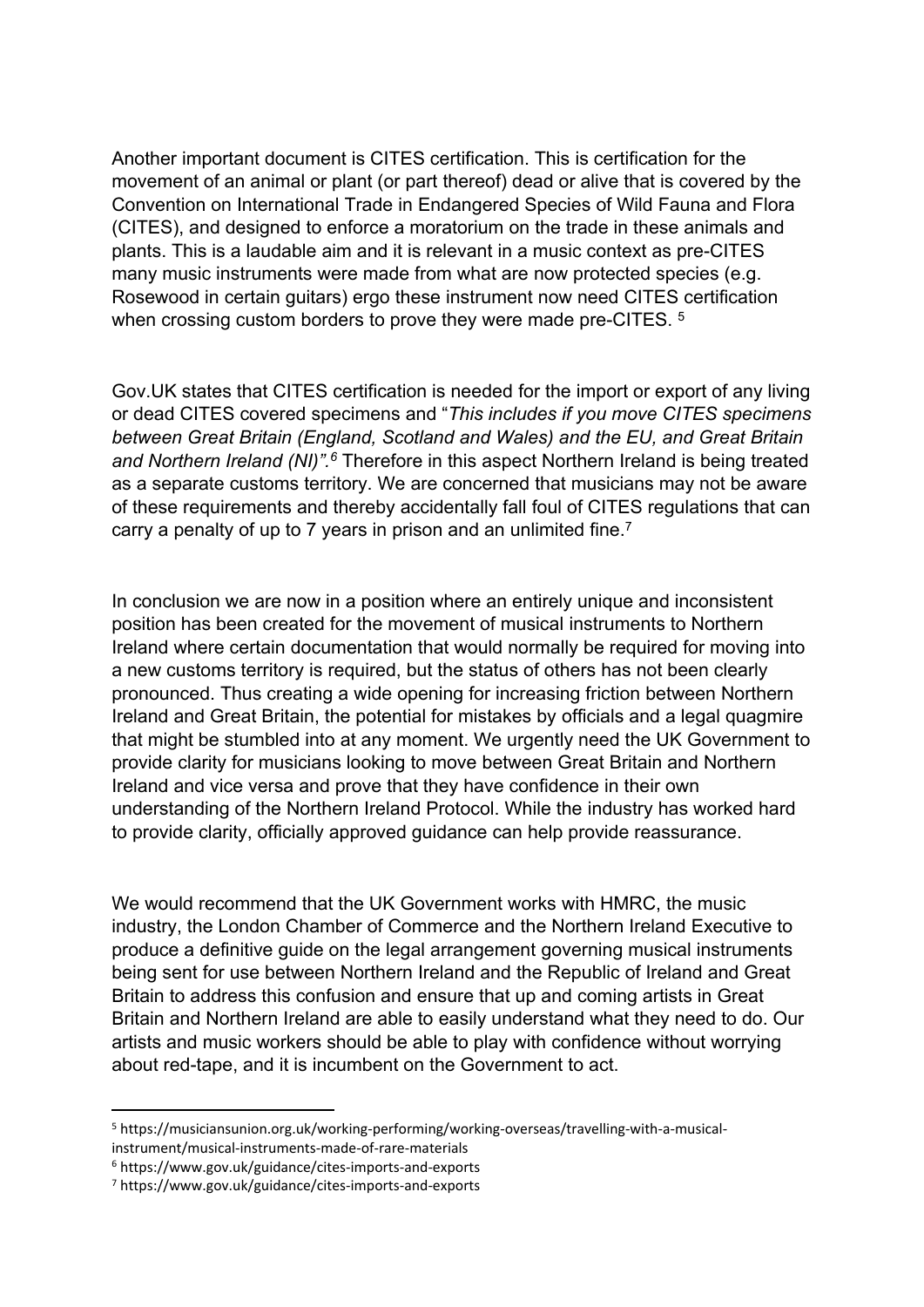## **Annex**

UK Music's membership comprises: -

• AIM – The Association of Independent Music – AIM – The Association of Independent Music – the trade body for the independent music community, representing 1000+ independent record labels and associated businesses, from globally recognised brands to the next generation of British music entrepreneurs.

• BPI - the trade body of the recorded music industry representing 3 major record labels and over 400 independent record labels.

• FAC – The Featured Artists Coalition is the UK trade body representing the specific rights and interests of music artists. A not-for-profit organisation, they represent a diverse, global membership of creators at all stages of their careers and provide a strong, collective voice for artists.

• The Ivors Academy - The Ivors Academy is an independent association representing professional songwriters and composers. As champions of music creators for over 70 years, the organisation works to support, protect and celebrate music creators including its internationally respected Ivors Awards.

• MMF – Music Managers Forum - representing over 1000 UK managers of artists, songwriters and producers across the music industry with global businesses.

• MPG - Music Producers Guild - representing and promoting the interests of all those involved in the production of recorded music – including music studios, producers, engineers, mixers, remixers, programmers and mastering engineers.

• MPA - Music Publishers Association - with 260 major and independent music publishers in membership, representing close to 4,000 catalogues across all genres of music.

• Musicians' Union - Representing over 32,000 musicians from all genres, both featured and non-featured.

• PPL is the music licensing company which works on behalf of over 110,000 record companies and performers to license recorded music played in public (at pubs, nightclubs, restaurants, shops, offices and many other business types) and broadcast (TV and radio) in the UK. PPL also collects royalties for members when their recorded music is played around the world through a network of international agreements with other collective management organisations (CMOs).

• PRS for Music is responsible for the collective licensing of rights in the musical works of 150,000 composers, songwriters and publishers and an international repertoire of 28 million songs.

• UK Music also has an informal association with LIVE (Live music Industry Venues & Entertainment), the voice of the UK's live music and entertainment business. LIVE